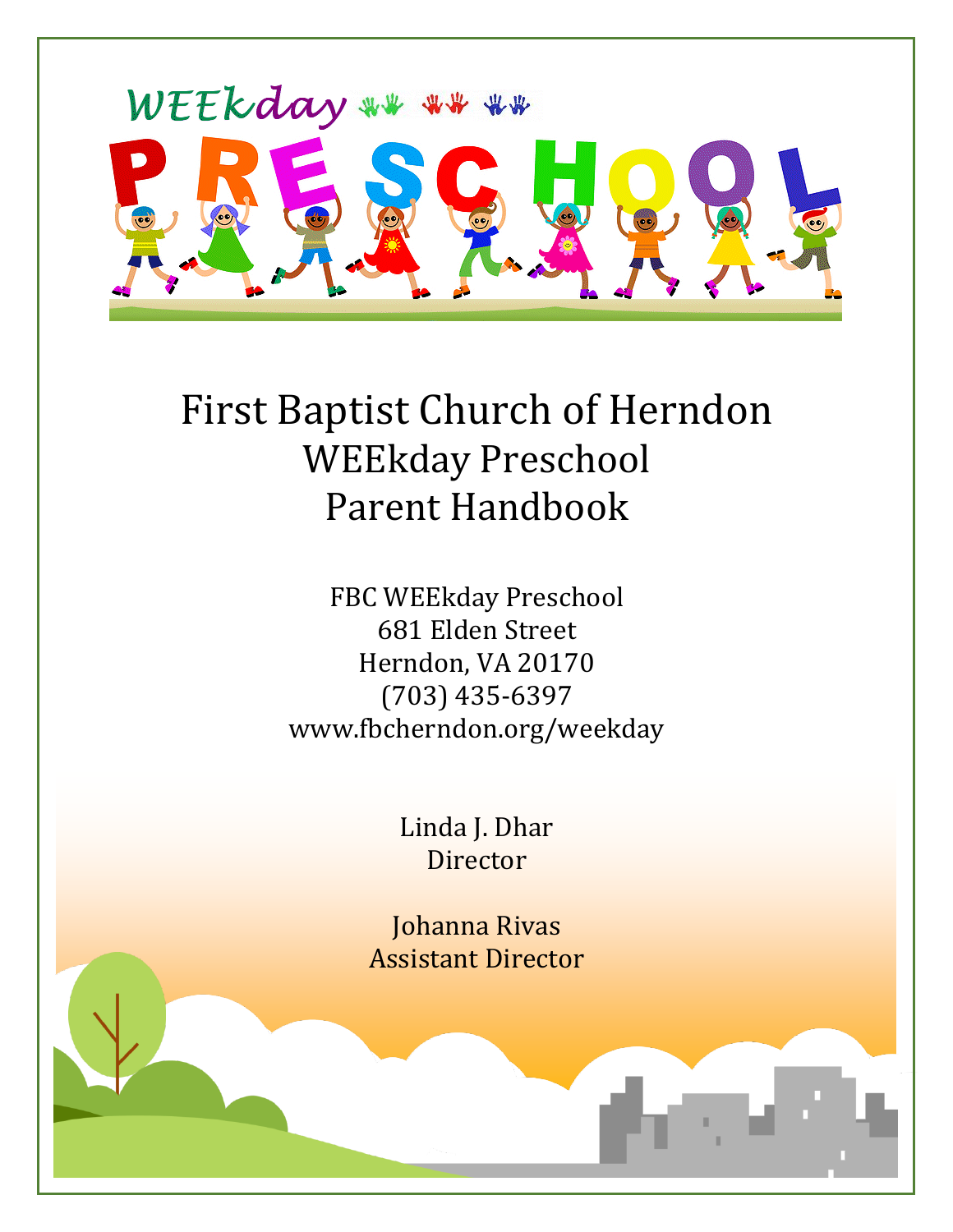# First Baptist Church of Herndon WEEkday Preschool Parent Handbook

FBC WEEkday Preschool 681 Elden Street Herndon, VA 20170 (703) 435-6397

> Linda J. Dhar Director

Johanna Rivas Assistant Director

Welcome to the WEEkday Preschool at First Baptist Church of Herndon. We are a ministry of the church and follow a WEEkday educational curriculum designed for our preschoolers. All children will be taught Bible lessons suitable for their age. Throughout the year these basic concepts will be presented to your child: God, Jesus, Home, Church, Natural World, Community, Others and Self.

We include a basic preschool educational curriculum taught in a loving Christian environment. Included are: Colors, Numbers, Shapes, the Alphabet, Cognitive Skills, Language Skills and Large and Fine Motor Skills.

We pride ourselves in helping to build a strong foundation on which your children can grow. By laying one block at a time, we give the children support they can count on in their future.

Each teacher is responsible for a daily schedule and a lesson plan. All classes are taught the same basic curriculum for the appropriate age level.

An example of a daily schedule is as follows:

| $9:30 - 9:45$   | Arrival/Free Time                          |  |
|-----------------|--------------------------------------------|--|
| $9:45 - 11:30$  | Activity Centers: Art, Home-Living, Books, |  |
|                 | Nature, Puzzles, Group Time, Bible Story   |  |
| $11:30 - 12:00$ | Indoor/Outdoor Play                        |  |
| $12:00 - 12:30$ | Lunch and Quiet Time                       |  |
| $12:30 - 1:15$  | Activity Time, Group, Science, Cooking,    |  |
|                 | Music                                      |  |
| $1:15 - 1:30$   | Preparing to Leave                         |  |
|                 |                                            |  |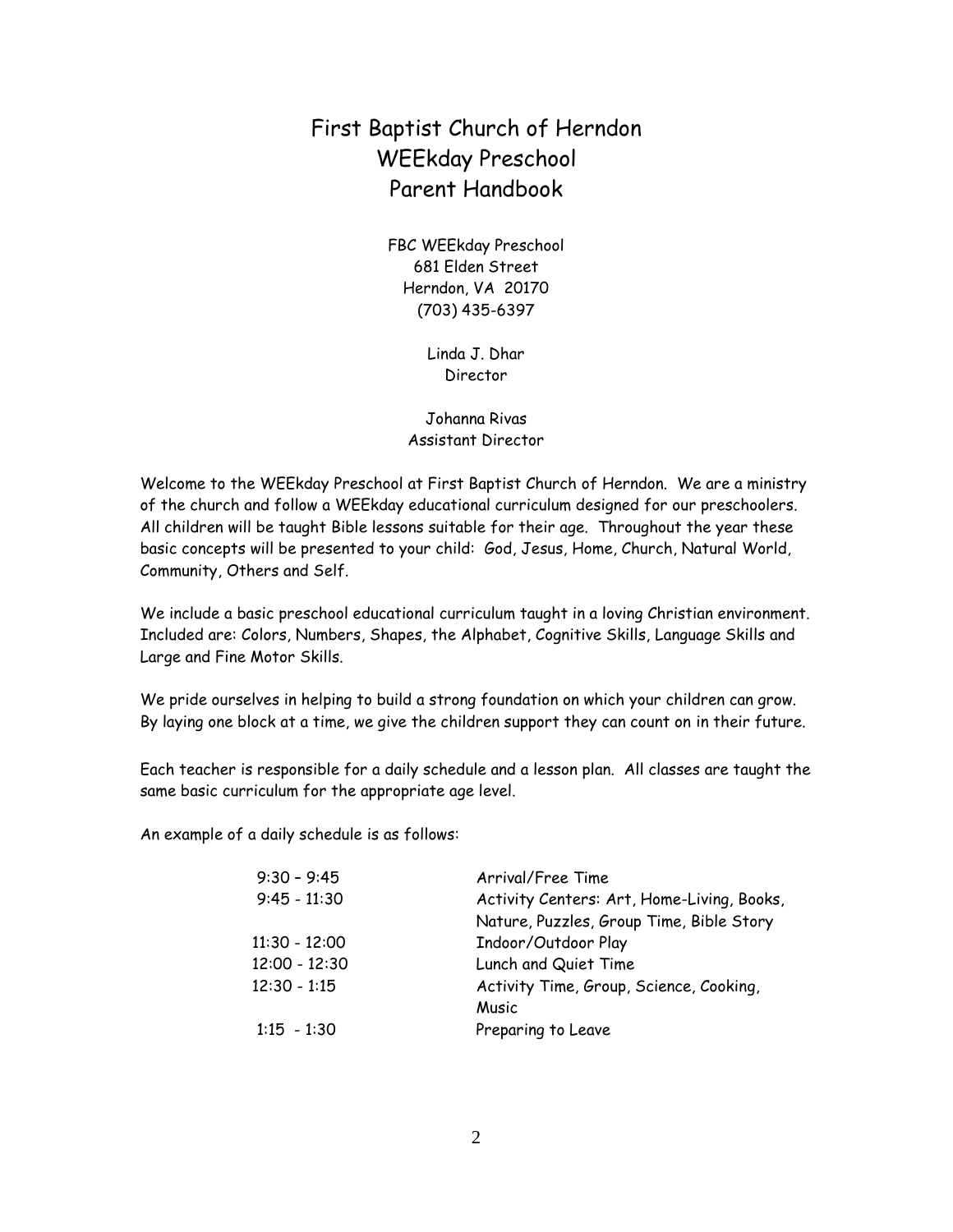## Schedule Information

The FBC WEEkday Preschool is open Monday through Friday. Our school year begins in September and continues through May. A calendar is provided to indicate school days and holidays. We follow Fairfax County's school calendar to the best of our abilities. Our hours are 9:30 a.m. to 1:30 p.m.

Children arrive at 9:30 a.m. and are dismissed at 1:30 p.m. Please be prompt in picking your child up at 1:30 p.m. There is a late charge of \$1.00 for every minute after the CarLine ends. This charge will be added to the next month's tuition. Please feel free to discuss any extenuating circumstances with us.

#### Age Requirements

Any child age 30 months (2 1/2 Years) through pre-kindergarten may attend our preschool. We do not require children to be potty trained, under the age of three, to enroll in our school. Potty training is not a self-esteem issue up to this age. When your child is ready to start potty training, we will be there for support.

## Registration

In order to assure your child a place in our program, a non-refundable fee of \$150.00 is due and payable at the time of registration. This fee includes a supply/activity fee.

#### Tuition

Our monthly rates are as follows:

| 2 day program | \$255.00 | Tuesday/Thursday        |
|---------------|----------|-------------------------|
| 3 day program | \$380.00 | Monday/Wednesday/Friday |
| 5 day program | \$630.00 | Monday - Friday         |

Tuition is due the first school day of each month. A late charge of \$5.00 is required if tuition is not paid by the 10th of the month. Please pay by check or money order.

Returned checks must be replaced with cash, money order, cashier's check or a certified check. There will be a \$15.00 NSF (non-sufficient funds) fee on all returned checks. Late charges may also apply.

Please make your check or money order payable to **FBC WEEkday Preschool**. You may send payment to school with your child.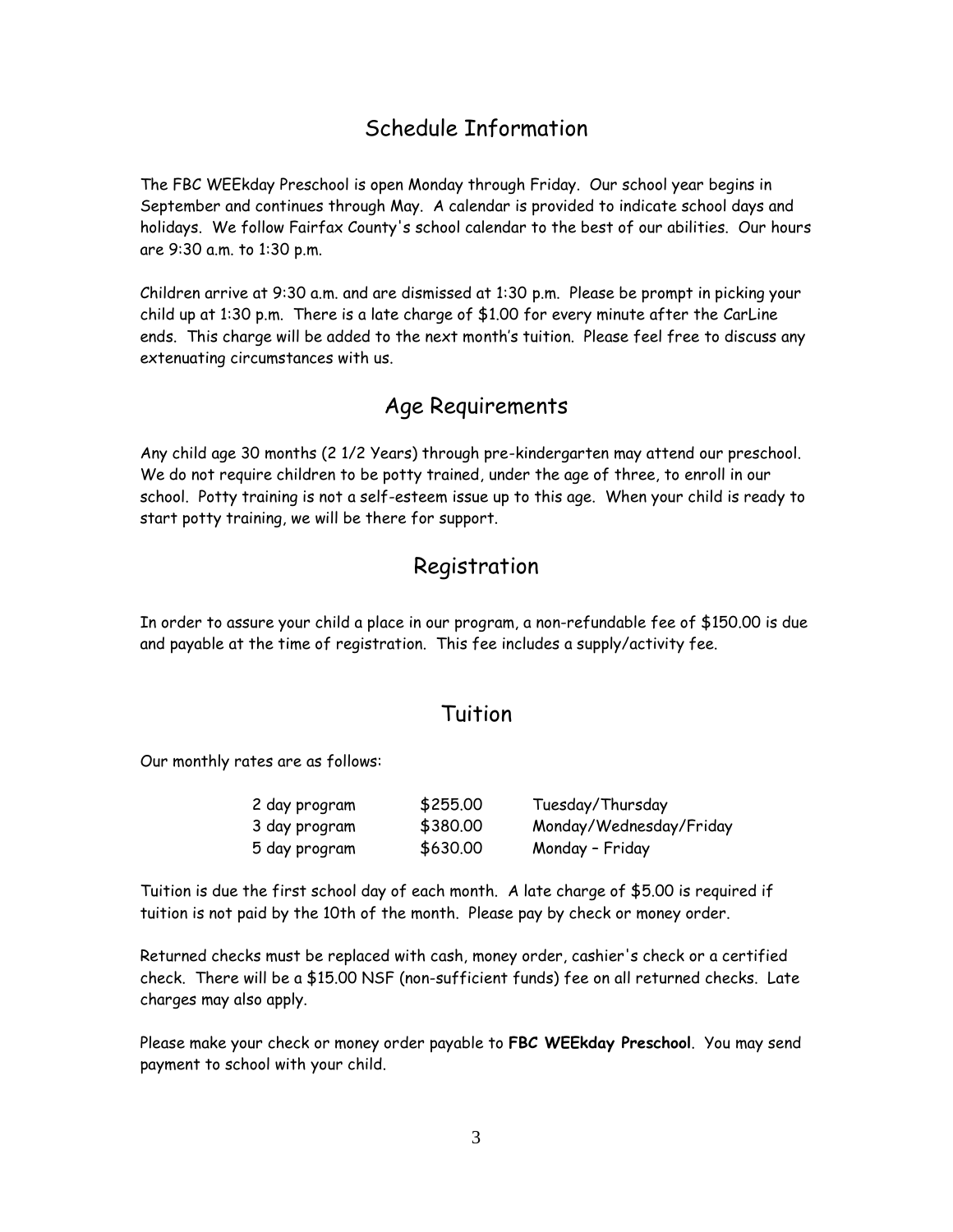Checks or money orders can also be sent by mail.

First Baptist Church WEEkday Preschool 681 Elden Street Herndon, VA 20170

If your child is going to be absent, please call the preschool at (703) 435-6397. Tuition is not refunded for absences.

A written one month notice is needed for withdrawal of your child prior to the end of the school year. Payment is required during this time.

As of November 15, 2011 the following changes have been made in our policies.

- 1. Withdrawals made by June  $15<sup>th</sup>$ , prior to the new school year, will receive their deposit back. Withdrawals made for any reason, including job transfers, after June 15<sup>th</sup>, will forfeit their deposit.
- 2. We require a one month notice should you withdraw your child at any time during the school year and payment for that month. Your deposit can not be used as a payment for your withdrawal notice.

As of November 1, 2004 the following changes have been made in our policies.

- 1. Registration in FBC WEEkday Preschool is a commitment for the entire school year of September through May.
- 2. Tuition is due on the first of the month and late after the  $10^{th}$ , at which time a \$5.00 Late Fee will be charged (late fees do not apply in September).
- 3. Families choosing to take extended vacations during the school year are still required to pay tuition for the time in which the child is absent from school. Payment arrangements can be made through the preschool office.
- **4. FBC WEEkday Preschool requires that families pay for their child's registration and a deposit equal to one month's tuition, at the time of returning their registration form. First month's tuition will still be due in September.**

As of September 1, 2014 the following changes have been made in our policies.

- 1. Tuition is not refunded for inclement weather or any situation beyond our control that would close the school.
- 2. Should you withdraw from school and then decide to return during the same school year, you will be required to once again pay the registration fee and deposit.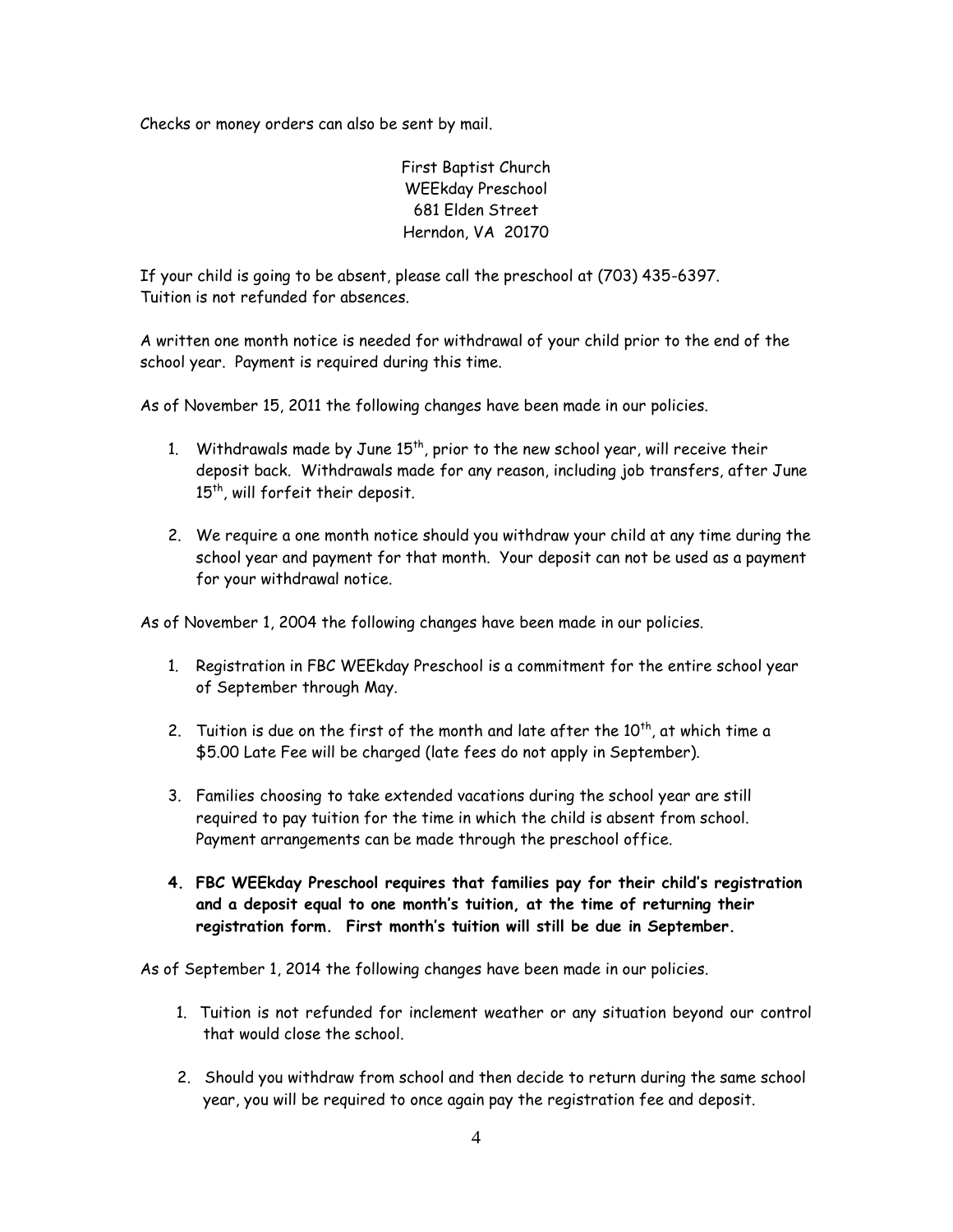As of January 1, 2015 the following change has been made in our policies.

1. All main doors to the First Baptist Church and Preschool will be locked after 10:00am on any day the church office is closed for a holiday or any other reason. All parents wishing to enter the building on those days or times will have to call the preschool office to be admitted.

## General Information

We are an open school. We encourage parents to participate in various activities. Please contact your child's teacher if you are interested in helping in your child's classroom, i.e. reading to the children, helping with crafts, music, cooking, field trips, etc.

We have 2 teachers in every classroom and maintain a 1 to 5 ratio in the 2  $\frac{1}{2}$  and 3-year-old classrooms and a 1 to 6 ratio in the 4 and 5-year-old classrooms.

Each child must have a backpack and lunch box (bag lunches are fine). All personal belongings such as a Thermos, coats, hats, etc. must be labeled. It is important for you to check your child's backpack daily for information and artwork.

We do have a quiet time which includes individual reading and working on puzzles while the teachers clean up after lunch. Rest mats are provided for the youngest classroom.

FBC WEEkday preschool strives to use positive guidance in the event of negative behavior. Time out is given for repeated occurrences of negative behavior.

If you wish to talk with your child's teacher regarding progress, please make arrangements with the teacher for a time outside of the normal school hours.

All teachers provide notebooks for each child. These books are used for communication between you and the teacher, re: play dates, early pick-up requests, questions, anything. Please check this daily for any messages the teacher may have.

# Health and Safety

Each child is required to have an up-to-date immunization and physical record on file prior to admission to the program.

Please notify us if your child has been exposed to a communicable disease. In turn, FBC WEEkday preschool will notify parents if a child is exposed to a communicable disease at school.

We do not give medication to a child in the school without written consent and instructions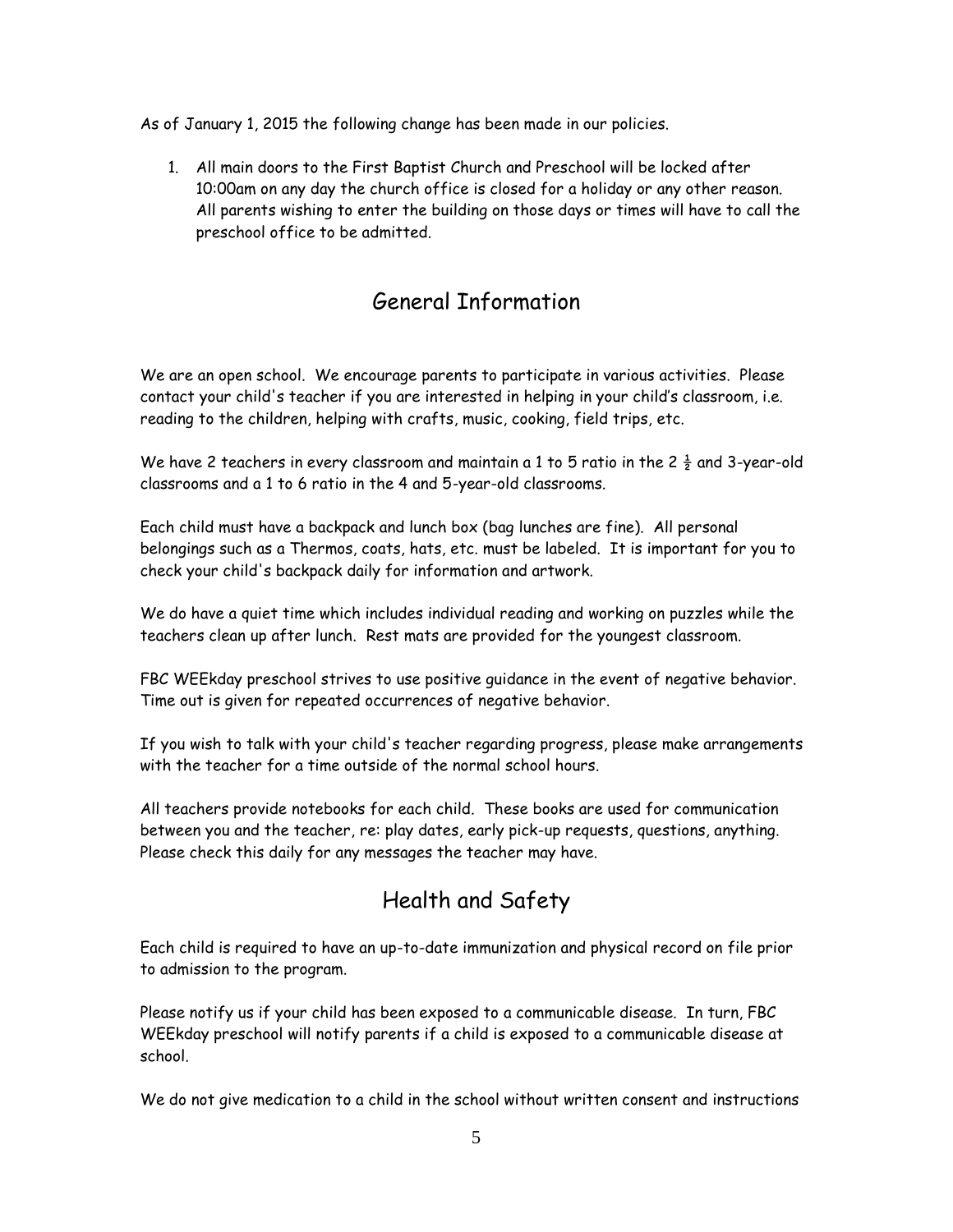from the doctor. We must also have written consent from the parents.

In order to comply with the Code of Virginia, we are required to obtain proof of your child's identity and age. This proof can be in the form of a certified copy of the child's birth certificate, notification of birth (hospital, physician or midwife record) or a baptismal record.

Check with your child's teacher before sending in any special snacks or treats. Some children may be allergic to certain foods.

As a common courtesy, please keep your child home if they have the following: fever, diarrhea or vomiting in the previous 24-hour period. We want your child's time here to be enjoyable.

Fire drills are held monthly. The days and times will vary. Please prepare your child for this. We activate the actual alarm system and it is very loud.

It is necessary for your child to have an extra change of clothing. Accidents happen at lunch and during art projects as well as the bathroom.

If your child is not toilet trained, please send in disposable diapers and wipes. If your child is working on potty training, provide two (2) extra changes of clothing.

Be sure that the extra clothes are weather appropriate.

If someone other than yourself (or the people listed in our files) is picking up your child, please send in written notification. You may also call the preschool office.

If you have arranged a play-date for your child, remember that we must receive written permission from each child's parent.

#### Carl ine

Please do not pass cars in the CarLine. This can be a dangerous situation for your child, other children and the teachers.

All cars will enter on the Elden Street side of the church and exit on the Monroe Street side of the church. A teacher will put your child into the car and buckle your child into the car seat. If you must adjust your child's seat, please move forward to do so.

Please hold your CarLine sign in the window of your car so that it can be seen.

If you are planning to come into the building, park where the CarLine will not be disrupted. Please park in the front part of the parking lot by Elden Street, and use the church doors facing Elden. You may then exit on to Elden Street.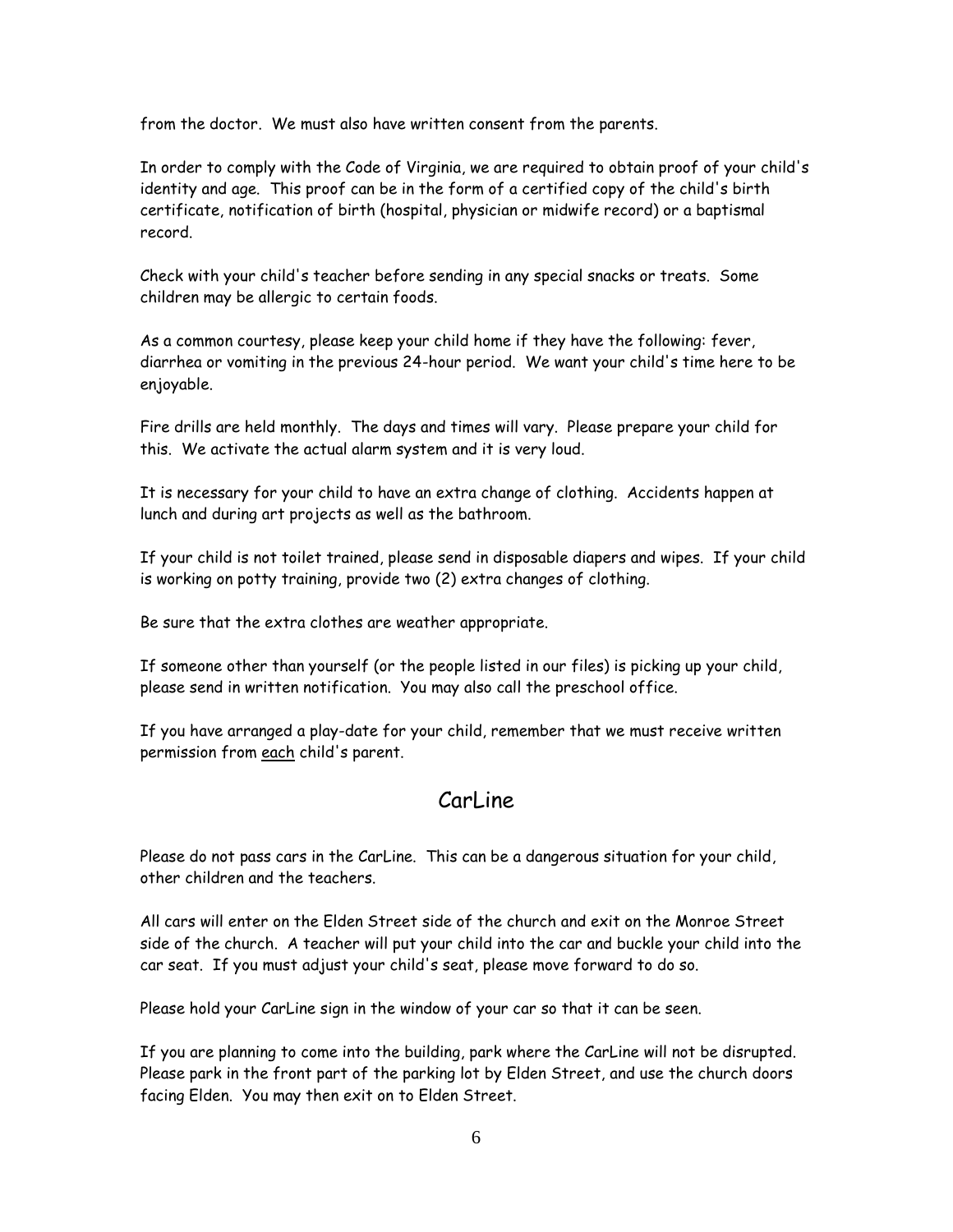If you need to talk to a teacher, park and come into the building and wait for the teacher to finish helping with the CarLine.

> CarLine arrival time begins at 9:25 a.m. CarLine departure time begins at 1:25 p.m.

# School Closing

We follow Fairfax County Public Schools' schedule for closing, late openings and early closing. In the event of inclement weather the schedule is as follows:

| Fairfax County | FBC WEEkday Preschool                              |
|----------------|----------------------------------------------------|
|                |                                                    |
|                | 2 hour delayed openingWEE open 11:30 close at 1:30 |
|                | 1 hour delayed openingWEE open 10:30 close at 1:30 |
|                |                                                    |

At times, Fairfax County Schools are closed for teacher workdays and do not report on inclement weather. Should this occur, we will refer to Loudoun County Schools for closings.

## Staff Qualifications

All teachers must be professed Christians.

All teachers must be at least 18 years of age and have a high school diploma.

All teachers must have a minimum of one-year experience in preschool work.

All teachers must show love, understanding and acceptance of all children.

All teachers must be certified annually by a practicing physician to be free from any communicable disease or disability, which would prevent them from caring for children.

In compliance with the codes of Virginia, all staff members shall have a criminal history and sexual abuse background check.

Teachers are provided with continuing educational opportunities.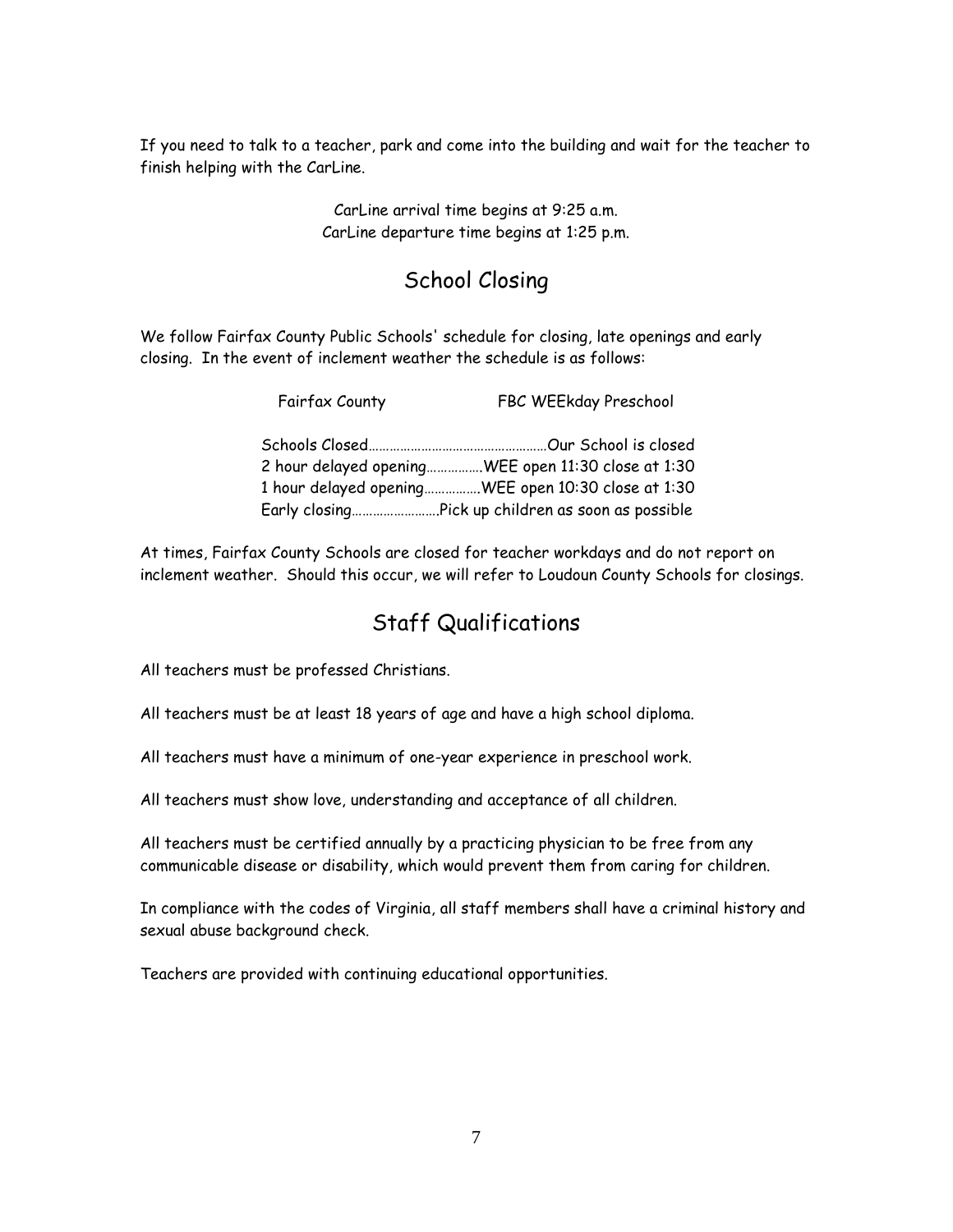# Facilities

The FBC WEEkday Preschool is held in the Preschool Department of the First Baptist Church of Herndon, located on the first floor of the education building.

The FBC WEEkday Preschool has approval for up to nine classrooms by the Town of Herndon's Conditional Use Permit #94-6. The maximum number of children permitted in the preschool at any one time is 98.

We maintain an outdoor and indoor recreational area for the children. No more than 17 children are permitted to use either area at any one time.

There are six (6) toilet stalls and five (5) sinks available for preschool use.

The total square footage of the area is 3,936.50 square feet.

## Food Services

We do not provide lunches or milk for the children. Please prepare a nutritious lunch for your child.

Foods cannot be heated or refrigerated. A small ice pack in your child's lunch box will help keep food fresh. Lunch boxes, as well as a Thermos, need to be labeled. Please do not send glass containers.

Please inform FBC WEEkday Preschool if your child has any dietary restrictions due to allergies or religion beliefs.